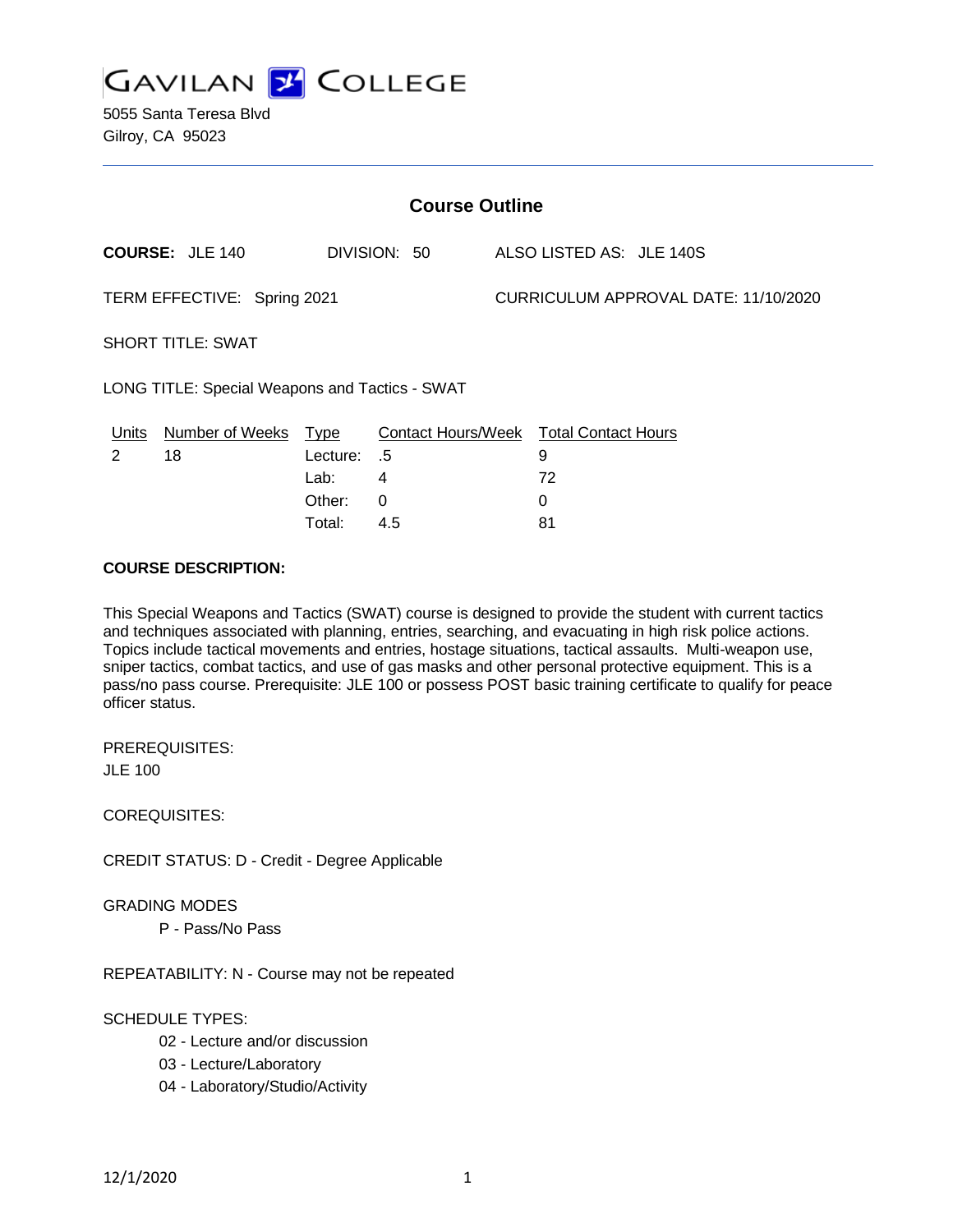### **STUDENT LEARNING OUTCOMES:**

By the end of this course, a student should:

1. describe the importance of physical fitness to make arrests, manage high stress situations and prevent common police ailments

2. compare and contrast effective communication skills in combination with arrest and control techniques that will optimize performance and decision making during routine to the high risk situations, during high risk students will demonstrate proper technique and skill using the police baton, firearms, restraining devices

3. demonstrate tactical combat shooting techniques during live fire exercises.

### **CONTENT, STUDENT PERFORMANCE OBJECTIVES, OUT-OF-CLASS ASSIGNMENTS**

Curriculum Approval Date: 11/10/2020

### LECTURE CONTENT:

- I. INTRODUCTION Lecture/Performance (1 Hour)
- A. Course objectives and Registration
- 1. Evaluation and qualification of personnel for special weapons/ tactical teams.
- 2. Understanding of basic SWAT operations, movement and objectives
- B. Definition of SWAT
- C. Mission, History and Development of a SWAT
- 1. Increase the likelihood of safely resolving critical incidents
- 2. Definition and examples of a critical incident
- 3. Several incidents occurred in the United States to help to generate this belief and reinforce this need.
- 4. Terrorist attack on World Trade Center Towers and Pentagon (9-11-01) and NIMS (National Incident Management System)
- D. POST SWAT Guidelines POST Bulletin No. 2005-11 (handout)
- II. PERFORMANCE OF TEAM MEMBERS (1 Hour)
- A. Selection and Retention of SWAT Members
- 1. Selection process must be reasonable, job related and unbiased
- 2. Minimum requirements are established by agency
- 3. Criteria includes core skills competency
- B. Core Competency Training and Compliance
- 1. Basic Course completion
- 2. Departmental Policy fitness criteria
- 3. Evaluation of member performance
- 4. Establish core skills, proficiency levels, and policies for failure to comply with competency standards.
- C. Training Considerations
- 1. Importance of ongoing training and the liability connected with the lack of training.

2. Training allows the SWAT officer to stay abreast of new trends, tactics, threats, equipment and technology.

- 3. Training allows SWAT members to ?gel? as a team
- 4. Training Safety ? Now and Forever
- a. Safety Guidelines Handout
- b. Scenario Based Training
- c. Realistic
- d. Force on Force (Simunitions)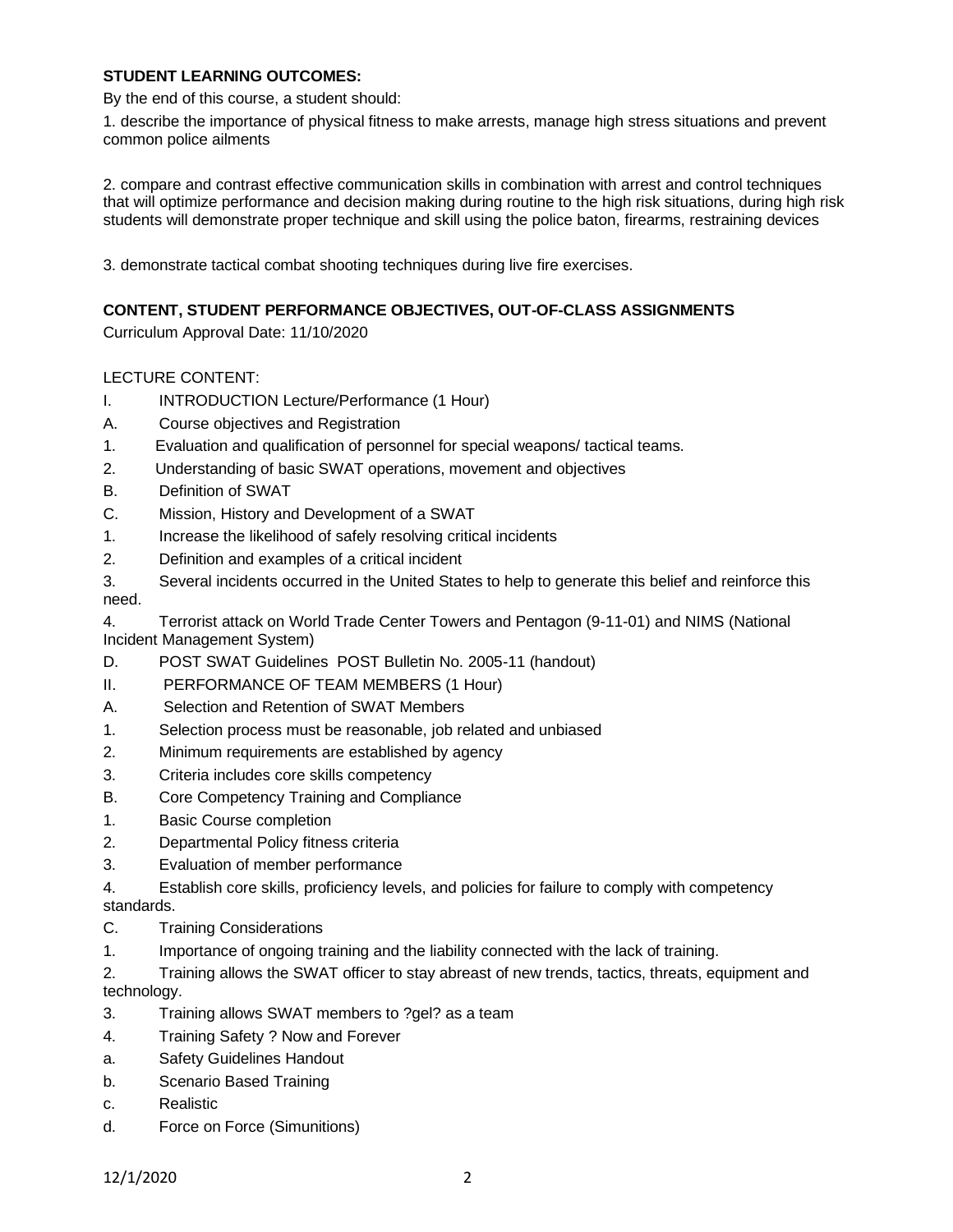- e. Desk Top Exercise
- f. Simulators
- 5. Initial and Recurrent Training Requirements
- D. Evaluate Equipment/New Technologies
- III. POLICY ISSUES (4 hours)
- A. Legal Issues/Civil Liability case studies and examples
- 1. Cases, Actions and Consequences
- 2. Liability Avoidance
- 3. Ethics
- 4. Activation liabilities
- B. Use of Force
- 1. SWAT Escalation of Force
- 2. Decision Making Tools
- 3. Documentation
- 4. Importance of correct terminology in operations and documentations
- C. Mutual Aid Procedures
- 1. Activation Requests
- 2. Multi-Jurisdictional SWAT Operations
- 3. Issues with multiple teams
- D. Policies and Procedures Comparison and Overview Three minimum operational components
- 1. Command and Control Element
- 2. Containment Element
- 3. Entry/Apprehension/Rescue Element
- E. Specialized Functions and Supporting Resources
- 1. Mission and tactical contingency planning
- 2. Warrant service work-ups and planning
- 3. Training Simulations (scenario-based training)
- V. PSYCHOLOGICAL CONSIDERATIONS (2 hours)
- A. Stress Management
- 1. Preparing for Incidents
- 2. During Incidents
- 3. After Incidents and Post-Trauma Stress
- B. Mental Conditioning for Confrontation
- 1. Pre-selection Evaluation
- 2. Anticipating Situations
- VI. PHYSICAL CONSIDERATIONS (1 hour)
- A. Review of Fitness Standards/Personal Training
- 1. Fitness Test preparedness
- 2. Annual or semi-annual evaluations
- 3. Commitment to maintenance of minimum entry requirements
- B. Physical Training for SWAT Members
- 1. Basic considerations for job performance
- 2. Training regimens: discussion of techniques and styles
- C. Emergency Medical Procedures
- 1. First Aid
- 2. Wound and major injury considerations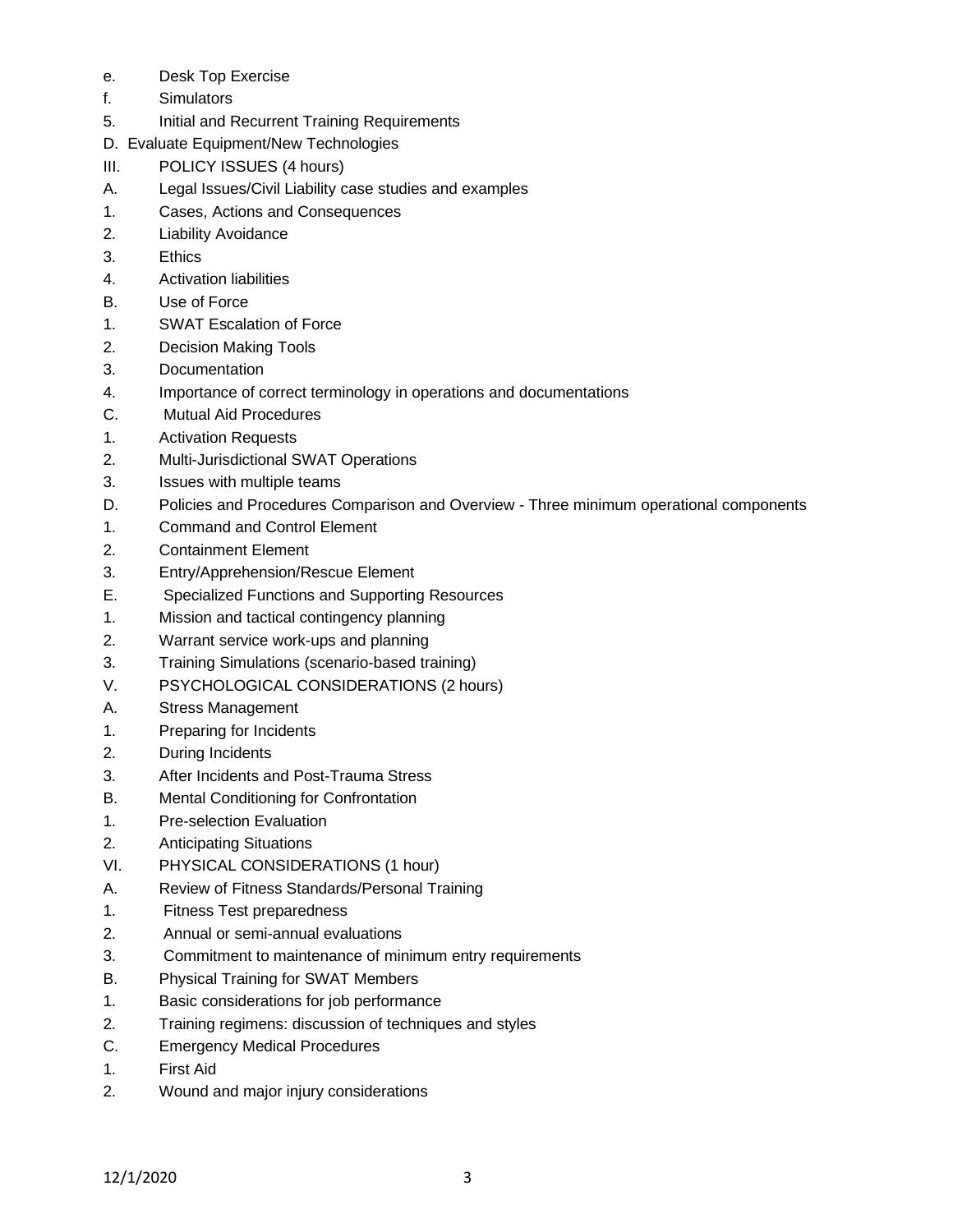# LAB CONTENT:

Because of the integrated nature of the lab/lecture method of instruction, the content for both lecture and lab are infused in all subjects.

- IV. BASIC SWAT CONCEPTS (4 hours)
- A. Common SWAT Responses
- 1. Barricaded Suspects
- 2. Hostage Situations
- 3. High Risk Warrant Service
- 4. High Risk Evacuations
- 5. Counter-terrorism and responses to WMD related incidents
- B. Incident Command and the Direct Supervision of SWAT
- 1. Incident Commander
- 2. SWAT Commander
- C. SWAT Activation Criteria
- D. Team Composition and Duties
- 1. Team structures and positions vary
- 2. Team Leader
- 3. Point Officer
- 4. Cover Officer
- 5. Rear Guard
- 6. Marksman
- 7. Marksman Spotter
- 8. Projectile Weapons/Electronic Weapons/Chemical Agent Officer
- 9. Negotiator
- 10. Intelligence Officer
- 11. Media Relations Officer
- 12. SWAT Medic/EMT
- 13. Recorder/Transcriber
- VII. INDIVIDUAL AND TEAM EQUIPMENT (4 hours)
- A. Uniformity and Identification
- 1. Sufficient and Appropriate for Operation
- 2. Agency Issued/Approved
- B. Individual Equipment Evaluation uniforms
- 1. Ballistic vests and blankets
- 2. Ballistic helmets
- 3. Special duty uniform
- 4. Glasses/goggles
- 5. Footwear
- 6. Gloves
- 7. Handgun
- 8. Other Weapons
- C. Weapons and Firearms Familiarization
- 1. Specialized Training/Familiarization
- 2. Monthly Standards and Quarterly Qualifications
- D. Specialized Personal Equipment
- 1. Not all listed equipment may be an option to each SWAT unit and/or member.
- 2. Individual department policy will dictate which weapons and equipment team

members will utilize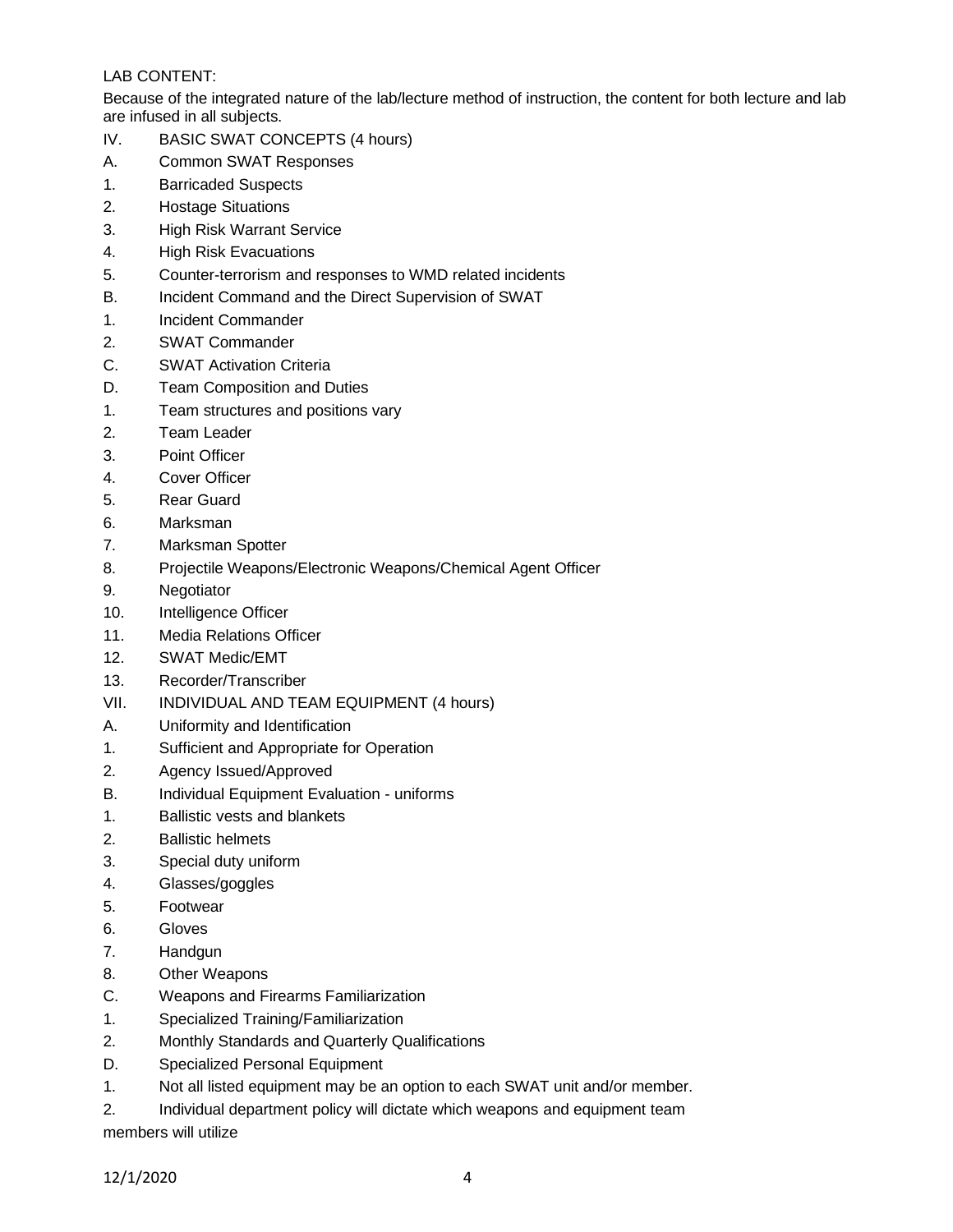- E. Accessories
- 1. They include but are not limited to:
- a. Noise-flash diversionary devices
- b. Bang poles
- c. Low-light vision equipment
- d. Mirrors
- e. Surveillance equipment
- f. Vehicles/armored vehicles
- g. Mobile Command Centers
- h. SWAT equipment trucks/vans, etc.
- i. Audio/Visual
- j. Night-vision equipment
- k. Surveillance equipment
- l. Rappelling equipment
- m. Throw-phones
- n. Specialized Munitions
- F. Chemical agents and Special Weapons
- 1. Overview
- 2. Projectile Weapons
- 3. Electronic weapons
- G. Team Equipment
- 1. Breaching Tools
- 2. Support Equipment and Technology
- 3. Protective Equipment
- 4. Hand and Power Tools
- H. Communications Devices
- VIII. OPERATIONAL PLANNING (8 hours)
- A. Importance of Planning
- 1. Pre-Planned vs. Non-Planned Situations
- 2. Pre-Event Planning and Briefing
- 3. Contemporaneous Planning/Contingencies
- B. Structured Planning Format
- 1. Type of Mission
- 2. Case History
- 3. Suspect History/Information
- 4. Location Reconnaissance/Information
- 5. Intelligence Gathering
- 6. Risk Assessment
- 7. Activation Compliance
- 8. Equipment and Personnel Evaluation
- 9. Supporting Resources
- 10. Mission Execution
- 11. Mission Debriefing
- C. Containment/Perimeter
- 1. Inner Perimeter
- 2. Outer Perimeter
- 3. Arrest/React Team
- 4. Sniper Teams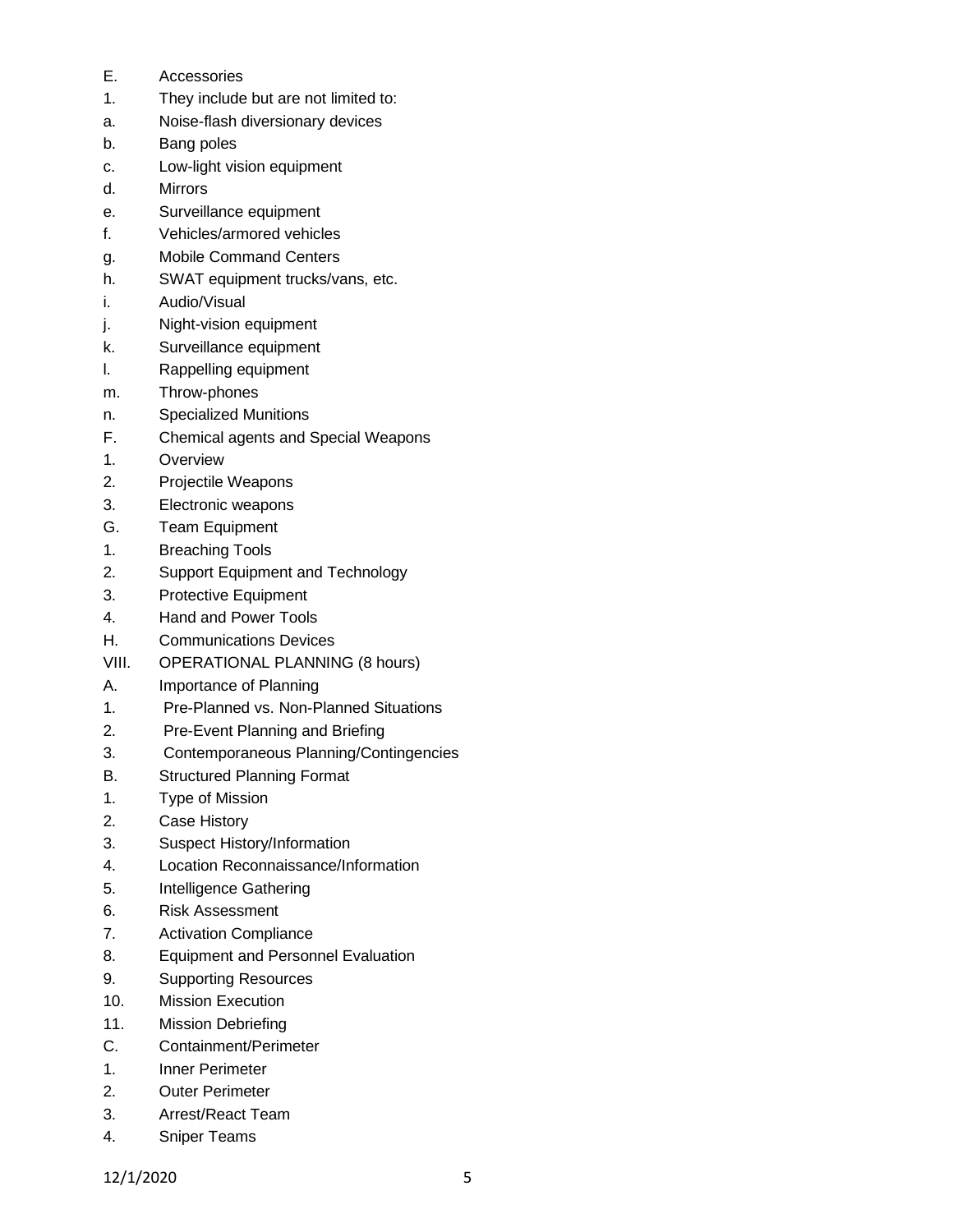- IX. SPECIALIZED SWAT FUNCTIONS (4 hours)
- A. Special Units
- 1. Long Rifle/Observer
- 2. Canines (SKIDDS)
- B. Crisis Negotiations
- 1. Negotiation Concepts and Strategies
- 2. Relationship between SWAT and Negotiations Teams (HNT/CNT)
- 3. HNT/CNT Equipment
- C. Special Operations
- 1. Rescue Operations
- 2. Mobile Assaults
- 3. Explosive Breaching
- 4. Airborne support and tactics
- 5. Response to WMD related incidents
- X. COMMAND POST OPERATIONS (4 hours)
- A. Incident Command Post
- 1. Communications, Duties, and Responsibilities
- 2. Media Relations/ Information Considerations
- 3. Scribe
- B. Tactical Command Post
- 1. Communications, Duties, and Responsibilities
- 2. Scribe
- 3. Investigations
- XI INDIVIDUAL AND TEAM MOVEMENT EXERCISES (6 hours)
- A. Individual Movement
- 1. Cover
- 2. Concealment
- B. Communications
- 1. Verbal/Radio
- 2. Overcoming Obstacles
- 3. Fill Units
- C. Team Movement Exercises
- 1. Cover and Concealment
- 2. Communications
- 3. Overcoming Obstacles
- 4. Practical Application
- XII BASIC ENTRY AND SEARCH TECHNIQUES (16 hours)
- A. Types of Entries
- 1. Two-Person Entry
- 2. Three-Person Entry
- B. Entry Issues
- 1. 360 Degree Security
- 2. Dedicated Hallway Cover
- 3. Fields of Fire
- 4. Immediate Threat Concepts
- 5. Communication
- C. Exercises and Practical Application
- 1. SWAT Arrest and Control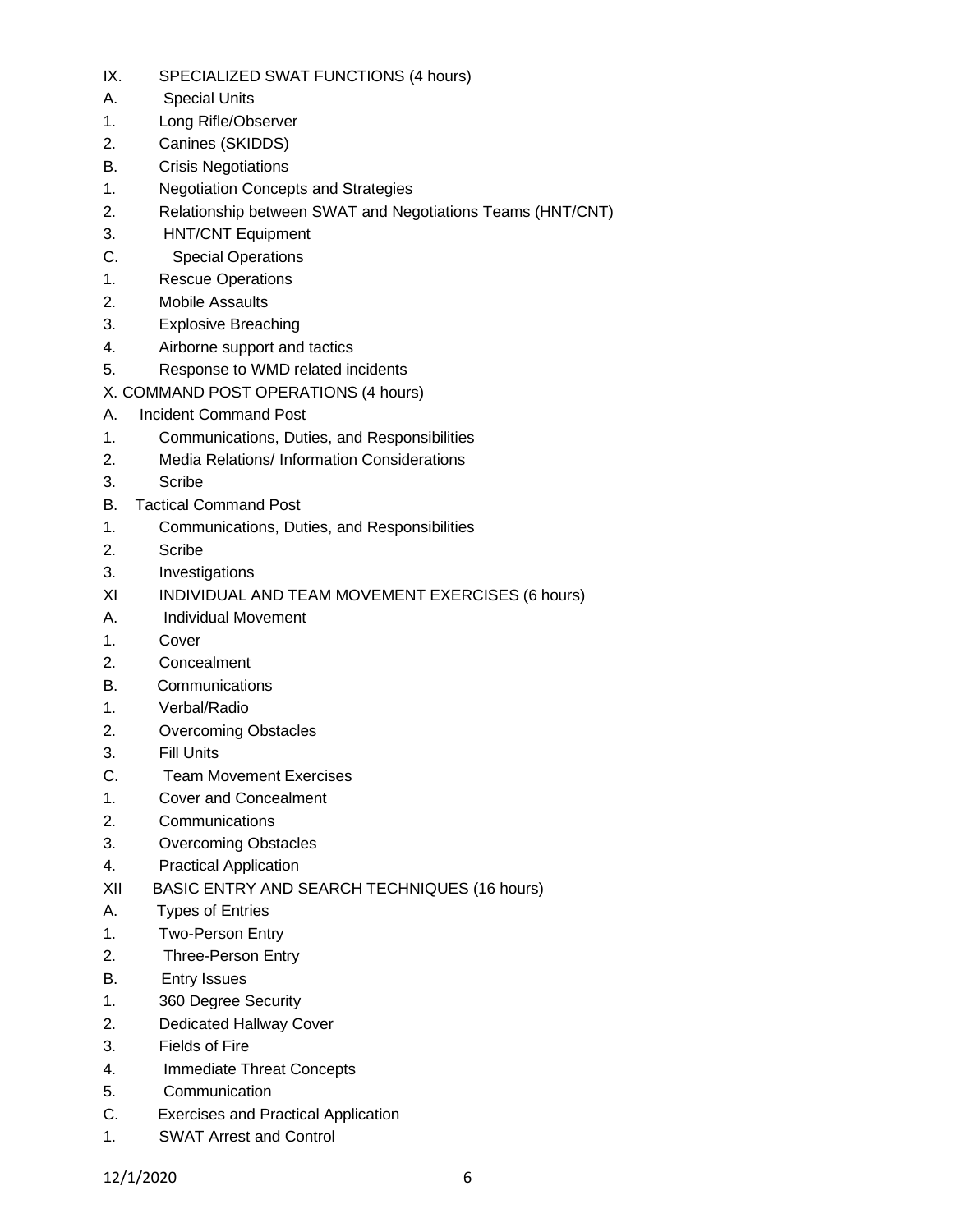- 2. Buildings and Structures
- 3. Mechanical Breaching
- 4. Open Area Searches
- 5. Table Top Exercises
- 6. Reality-Based Exercises available
- 7. Terrorist/WMD
- 8. Active Shooters
- D. Rappelling
- 1. Equipment
- 2. Practical Application
- XIII INDIVIDUAL AND TEAM FIREARMS (8 hours)
- A. Overview
- 1. Range Safety Rules
- 2. The Attachment: ?Range Drills? used during this firearms session
- B. Handguns
- 1. Inspection and safety check
- 2. Uses and courses of fire
- C. Shoulder Fired Weapons
- 1. Rifles
- 2. Shotguns
- 3. Sub-machineguns
- D. Shooting on the move
- 1. Forward
- 2. Backward
- 3. Side to Side
- 4. Tandem Shooting
- E. Weapon Malfunctions and Maintenance
- F. Communication
- 1. Verbal
- 2. Non-Verbal
- G. Weapon Accessories
- 1. Dedicated Lighting Systems
- 2. Optics
- 3. Electronic
- 4. Scopes
- 5. Sling Systems
- XIV CHEMICAL AGENTS IN SWAT OPERATIONS (6 hours)
- A. Overview of Chemical Agents
- 1. Delivery Systems
- B. Extended Range Impact Weapons (ERIW)
- C. Electronic Weapons (Tazer)
- D. Protective Equipment (Gas Masks)
- H. Practical Application
- XV. DIVERSIONARY DEVICES (4 hours)
- A. Overview of Diversionary Devices
- B. Deployment Scenarios
- XVI. TRAINING SCENARIOS AND PROBLEM SOLVING SIMULATIONS (4 hours)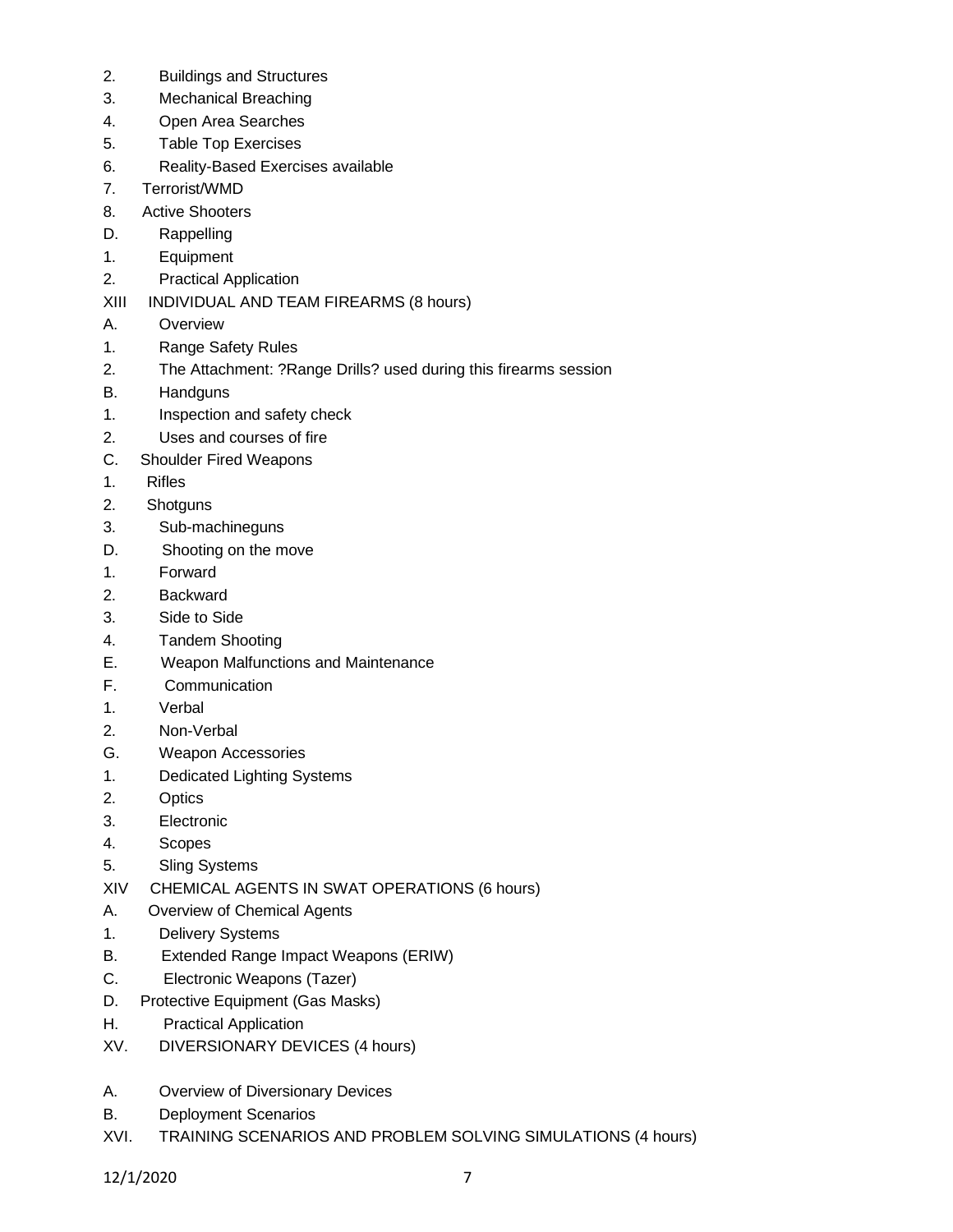- A. Officer Down Rescue
- B. Hostage Situations
- C. Tubular Assault
- D. Vehicle Assaults
- XVII. FINAL PRACTICAL (4 hours)
- A. Practical Exam

Student will demonstrate and apply the knowledge, skills, and attitudes presented in this course to a monitored practical exercise

simulating an actual special threat situation.

- 1. Performance expectations:
- a. Application of proper use of force
- b. Weapon safety/discipline
- c. Light and noise discipline
- d. Radio discipline
- e. Team movement and integrity
- f. Use of appropriate tactics
- g. Command and control integrity

B. Written Test (Final) - The student will demonstrate knowledge of basic SWAT principles by taking an objective written

examination.

C. Course Evaluation.

# **METHODS OF INSTRUCTION:**

Skills demonstration

# **OUT OF CLASS ASSIGNMENTS:**

Writing assignments Percent of total grade: 10.00 % Use of force reports Problem-solving assignments Percent of total grade: 20.00 % Response on simulated high risk situations Skill demonstrations Percent of total grade: 70.00 % Response on simulated high risk situations, firearms, arrest and control, baton demonstrations

# **METHODS OF EVALUATION:**

Writing assignments Percent of total grade: 10.00 % Use of force reports Problem-solving assignments Percent of total grade: 20.00 % Response on simulated high risk situations Skill demonstrations Percent of total grade: 70.00 % Response on simulated high risk situations, firearms, arrest and control, baton demonstrations